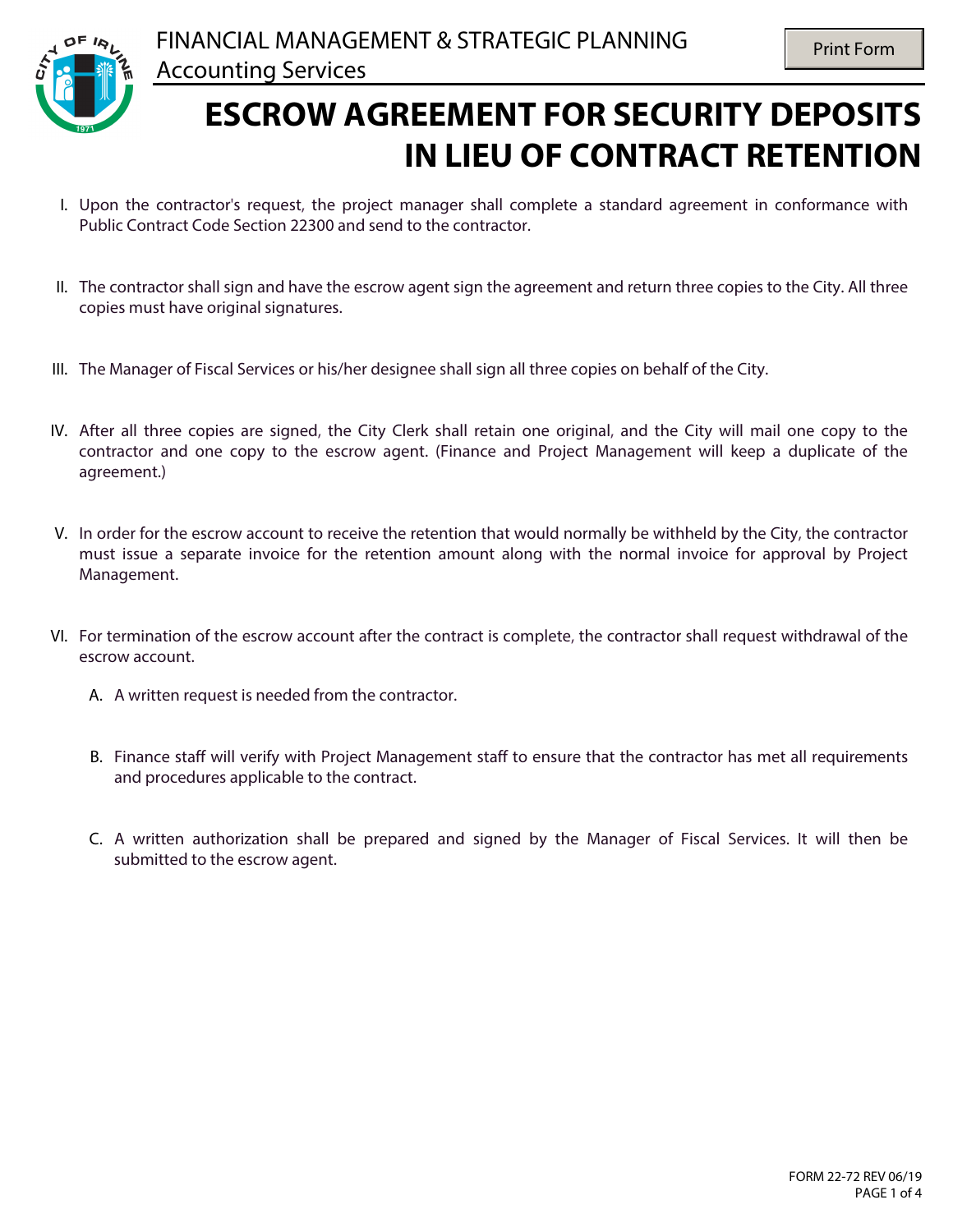## **CITY OF IRVINE ESCROW AGREEMENT FOR SECURITY DEPOSITS IN LIEU OF CONTRACT RETENTION**

This Escrow Agreement is made and entered into by and between the City of Irvine, a municipal corporation of the State of California, whose address is: One Civic Center Plaza, Irvine, California, 92606-5208 , hereinafter called "City", whose address is:

|                                     | www.com |                                    |
|-------------------------------------|---------|------------------------------------|
| hereinafter called "Contractor" and |         | Federal<br>state                   |
| chartered bank, whose address is:   |         | hereinafter called "Escrow Agent." |

For consideration hereinafter set forth, the City, Contractor and Escrow Agent agree as follows:

- (1) Pursuant to Section 22300 of the Public Contracts Code of the State of California, Contractor has the option to deposit securities with Escrow Agent as a substitute for retention amounts required to be withheld by City pursuant to Construction Contract No. \_\_\_\_\_\_\_\_\_\_\_\_\_\_\_ entered into between the City and Contractor for CIP No. CIP No. The contractor of \$ Only securities specified in the Public Contracts Code Section 22300 shall be eligible for deposit hereunder. When Contractor deposits the securities as a substitute for Contract earnings, the Escrow Agent shall notify the City within ten days of the deposit. The market value of the securities at the time of substitution shall be at least equal to the cash amount then required to be withheld as retention under the terms of the Contract between the City and Contractor. Securities shall be held in the name of the CITY OF IRVINE, and shall designate the Contractor as the beneficial owner.
- (2) The City shall make progress payments to the Contractor for those funds which otherwise would be withheld from progress payments pursuant to the Contract provisions, provided that the Escrow Agent holds securities in the form and amount specified above.
- (3) Alternatively, the City may make payments directly to Escrow Agent of the retention amount for the benefit of the Contractor until such time as the escrow created hereunder is terminated. City shall make checks payable to , Account Name, Account Number # , Escrow Reference # . The

Contractor may direct the investment of the payments into eligible securities as identified in Section 22300 (c). All terms and conditions of this agreement and the rights and responsibilities of the parties shall be equally applicable and binding when the City pays the Escrow Agent directly.

- (4) Contractor shall be responsible for paying all fees for the expenses incurred by Escrow Agent in administering the Escrow Account. These expenses and payment terms shall be determined by the Contractor and Escrow Agent.
- (5) The interest earned on the securities or the money market accounts held in escrow and all interest earned on that interest shall be for the sole account of Contractor and shall be subject to withdrawal by Contractor at any time and from time to time without notice to the City.
- (6) Contractor shall have the right to withdraw all or any part of the principal in the Escrow Account only by written notice to Escrow Agent accompanied by written authorization from the City to the Escrow Agent that the City consents to the withdrawal of the amount sought to be withdrawn by Contractor.
- (7) The City shall have a right to draw upon the securities in the event of default by the Contractor. Upon seven days' written notice to the Escrow Agent from the City of the default, the Escrow Agent shall immediately convert the securities to cash and shall distribute the cash as instructed by the City.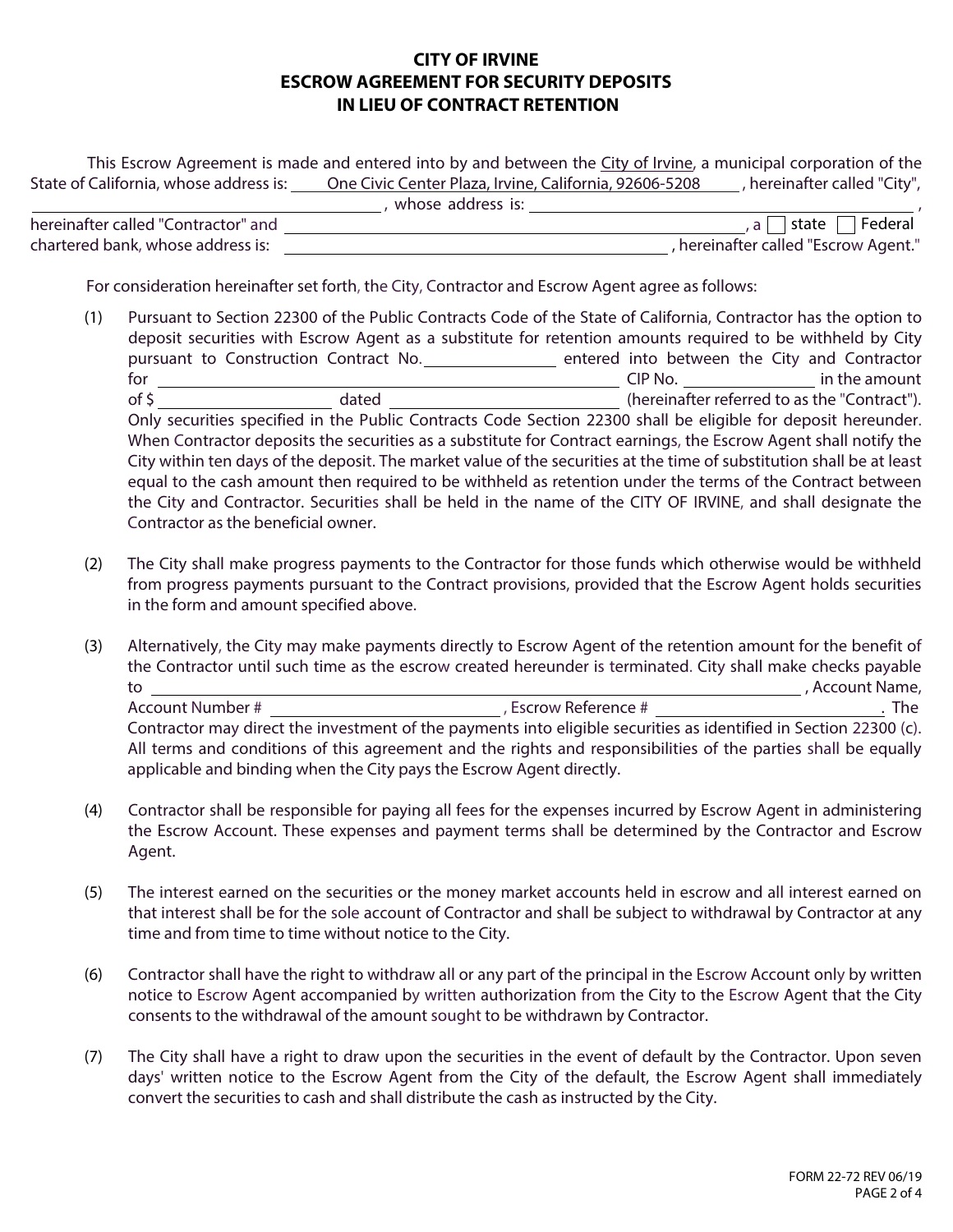- (8) Upon receipt of written notification from the City certifying that the Contract is final and complete, and that the Contractor has complied with all requirements and procedures applicable to the Contract, Escrow Agent shall release to Contractor all securities and interest on deposit less escrow fees and charges of the Escrow Account. The escrow shall be closed immediately upon disbursement of all moneys and securities on deposit and payments of fees and charges.
- (9) Escrow Agent shall rely on the written notifications from the City and the Contractor pursuant to Sections (5) to (8), inclusive, of this agreement and the City and Contractor shall hold Escrow Agent harmless from Escrow Agent's release and disbursement ofthe securities and interest as set forth above.
- (10) The names of persons who are authorized to give written notice or to receive written notice on behalf of the City and on behalf of Contractor in connection with the foregoing, and exemples of their respective signatures are as follows:

| On behalf of the City:            | On behalf of the Contractor: |
|-----------------------------------|------------------------------|
| <b>TITLE</b>                      | <b>TITLE</b>                 |
| <b>NAME</b>                       | <b>NAME</b>                  |
| <b>SIGNATURE</b>                  | <b>SIGNATURE</b>             |
| <b>ADDRESS</b>                    | <b>ADDRESS</b>               |
| <b>On behalf of Escrow Agent:</b> |                              |
| <b>TITLE</b>                      |                              |
| <b>NAME</b>                       |                              |
| <b>SIGNATURE</b>                  |                              |
| <b>ADDRESS</b>                    |                              |

At the time the Escrow Account is opened, the City and Contractor shall deliver to the Escrow Agent a fully executed counterpart of this agreement.